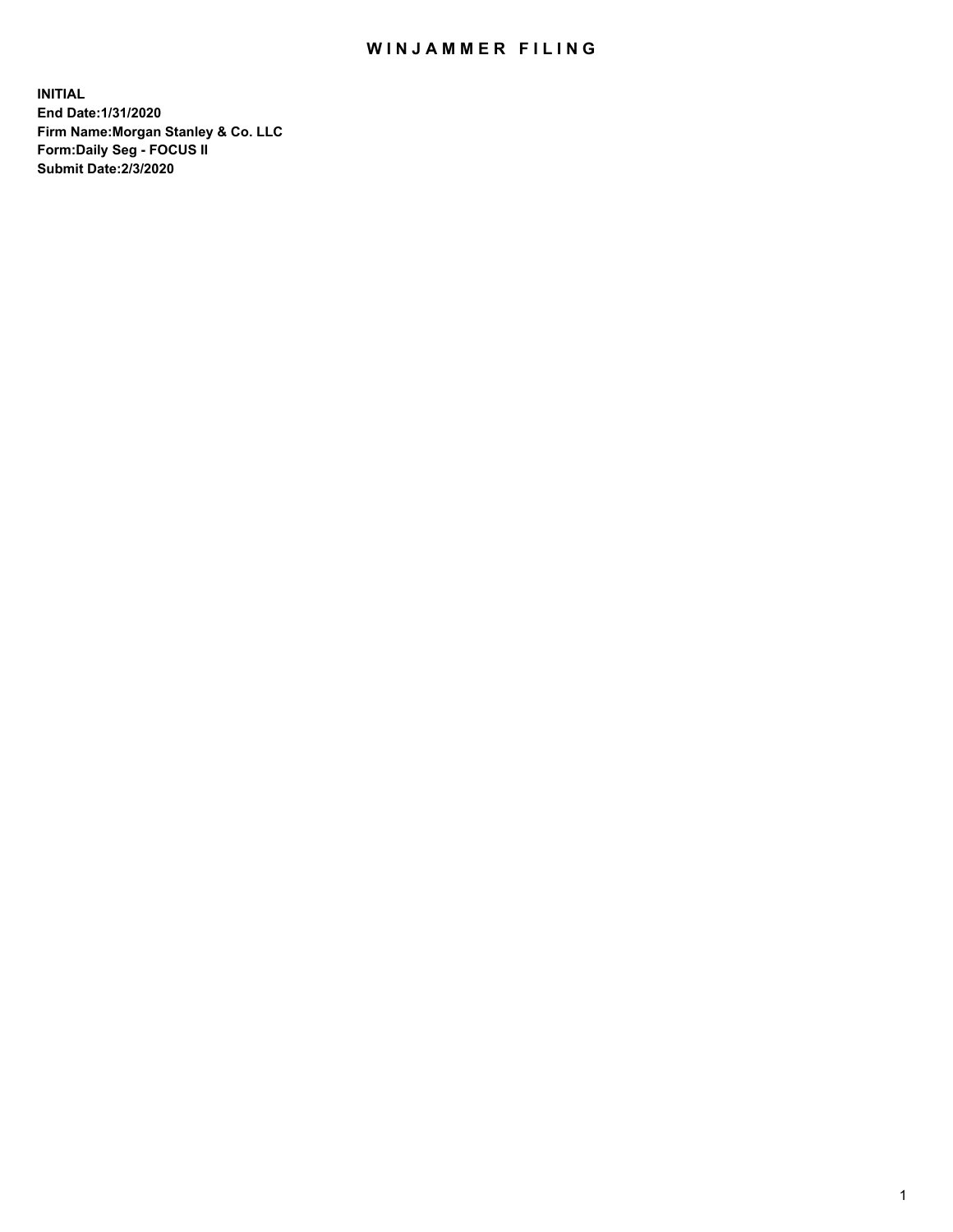**INITIAL End Date:1/31/2020 Firm Name:Morgan Stanley & Co. LLC Form:Daily Seg - FOCUS II Submit Date:2/3/2020 Daily Segregation - Cover Page**

| $0091090001 - 00101 - 090$                                                                                                                                                                                                                                                                                                     |                                                         |
|--------------------------------------------------------------------------------------------------------------------------------------------------------------------------------------------------------------------------------------------------------------------------------------------------------------------------------|---------------------------------------------------------|
| Name of Company                                                                                                                                                                                                                                                                                                                | Morgan Stanley & Co. LLC                                |
| <b>Contact Name</b>                                                                                                                                                                                                                                                                                                            | <b>Ikram Shah</b>                                       |
| <b>Contact Phone Number</b>                                                                                                                                                                                                                                                                                                    | 212-276-0963                                            |
| <b>Contact Email Address</b>                                                                                                                                                                                                                                                                                                   | Ikram.shah@morganstanley.com                            |
| FCM's Customer Segregated Funds Residual Interest Target (choose one):<br>a. Minimum dollar amount: ; or<br>b. Minimum percentage of customer segregated funds required:% ; or<br>c. Dollar amount range between: and; or<br>d. Percentage range of customer segregated funds required between:% and%.                         | 235,000,000<br><u>0</u><br><u>00</u><br>00              |
| FCM's Customer Secured Amount Funds Residual Interest Target (choose one):<br>a. Minimum dollar amount: ; or<br>b. Minimum percentage of customer secured funds required:%; or<br>c. Dollar amount range between: and; or<br>d. Percentage range of customer secured funds required between:% and%.                            | 140,000,000<br><u>0</u><br><u>0 0</u><br>0 <sup>0</sup> |
| FCM's Cleared Swaps Customer Collateral Residual Interest Target (choose one):<br>a. Minimum dollar amount: ; or<br>b. Minimum percentage of cleared swaps customer collateral required:% ; or<br>c. Dollar amount range between: and; or<br>d. Percentage range of cleared swaps customer collateral required between:% and%. | 92,000,000<br><u>0</u><br><u>00</u><br>0 <sup>0</sup>   |

Attach supporting documents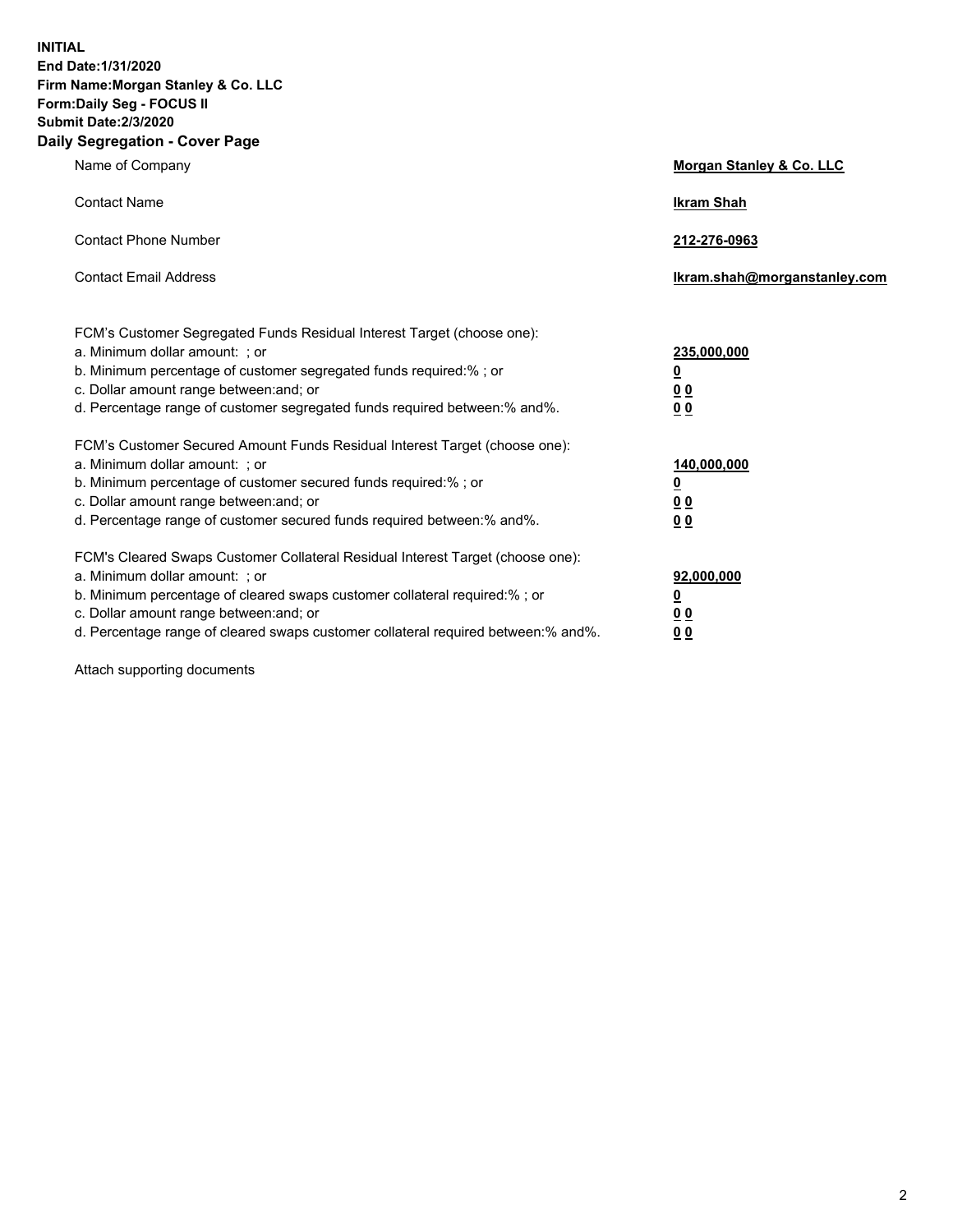| <b>INITIAL</b> | End Date: 1/31/2020<br>Firm Name: Morgan Stanley & Co. LLC<br>Form: Daily Seg - FOCUS II<br><b>Submit Date:2/3/2020</b><br><b>Daily Segregation - Secured Amounts</b>                                          |                                                                 |
|----------------|----------------------------------------------------------------------------------------------------------------------------------------------------------------------------------------------------------------|-----------------------------------------------------------------|
|                | Foreign Futures and Foreign Options Secured Amounts                                                                                                                                                            |                                                                 |
|                | Amount required to be set aside pursuant to law, rule or regulation of a foreign<br>government or a rule of a self-regulatory organization authorized thereunder                                               | $0$ [7305]                                                      |
| 1.             | Net ledger balance - Foreign Futures and Foreign Option Trading - All Customers<br>A. Cash<br>B. Securities (at market)                                                                                        | 3,798,723,534 [7315]<br>2,194,784,965 [7317]                    |
| 2.             | Net unrealized profit (loss) in open futures contracts traded on a foreign board of trade                                                                                                                      | -740,625,089 [7325]                                             |
| 3.             | Exchange traded options                                                                                                                                                                                        |                                                                 |
| 4.             | a. Market value of open option contracts purchased on a foreign board of trade<br>b. Market value of open contracts granted (sold) on a foreign board of trade<br>Net equity (deficit) (add lines 1.2. and 3.) | 7,461,360 [7335]<br>$-8,123,286$ [7337]<br>5,252,221,484 [7345] |
| 5.             | Account liquidating to a deficit and account with a debit balances - gross amount                                                                                                                              | 265,288,443 [7351]                                              |
|                | Less: amount offset by customer owned securities                                                                                                                                                               | -264,120,588 [7352] 1,167,855<br>[7354]                         |
| 6.             | Amount required to be set aside as the secured amount - Net Liquidating Equity<br>Method (add lines 4 and 5)                                                                                                   | 5,253,389,339 [7355]                                            |
| 7.             | Greater of amount required to be set aside pursuant to foreign jurisdiction (above) or line<br>6.                                                                                                              | 5,253,389,339 [7360]                                            |
|                | FUNDS DEPOSITED IN SEPARATE REGULATION 30.7 ACCOUNTS                                                                                                                                                           |                                                                 |
| 1.             | Cash in banks<br>A. Banks located in the United States<br>B. Other banks qualified under Regulation 30.7                                                                                                       | 478,024,306 [7500]<br>461,101,809 [7520] 939,126,115<br>[7530]  |
| 2.             | Securities                                                                                                                                                                                                     |                                                                 |
|                | A. In safekeeping with banks located in the United States                                                                                                                                                      | 346,207,496 [7540]                                              |
| 3.             | B. In safekeeping with other banks qualified under Regulation 30.7<br>Equities with registered futures commission merchants                                                                                    | 0 [7560] 346,207,496 [7570]                                     |
|                | A. Cash                                                                                                                                                                                                        | 13,239,894 [7580]                                               |
|                | <b>B.</b> Securities                                                                                                                                                                                           | $0$ [7590]                                                      |
|                | C. Unrealized gain (loss) on open futures contracts                                                                                                                                                            | 1,737,328 [7600]                                                |
|                | D. Value of long option contracts                                                                                                                                                                              | <u>0</u> [7610]                                                 |
| 4.             | E. Value of short option contracts<br>Amounts held by clearing organizations of foreign boards of trade                                                                                                        | 0 [7615] 14,977,222 [7620]                                      |
|                | A. Cash                                                                                                                                                                                                        | $0$ [7640]                                                      |
|                | <b>B.</b> Securities                                                                                                                                                                                           | $0$ [7650]                                                      |
|                | C. Amount due to (from) clearing organization - daily variation                                                                                                                                                | $0$ [7660]                                                      |
|                | D. Value of long option contracts                                                                                                                                                                              | $0$ [7670]                                                      |
|                | E. Value of short option contracts                                                                                                                                                                             | 0 [7675] 0 [7680]                                               |
| 5.             | Amounts held by members of foreign boards of trade<br>A. Cash                                                                                                                                                  | 3,038,628,574 [7700]                                            |
|                | <b>B.</b> Securities                                                                                                                                                                                           | 1,848,577,469 [7710]                                            |
|                | C. Unrealized gain (loss) on open futures contracts                                                                                                                                                            | -742,362,417 [7720]                                             |
|                | D. Value of long option contracts                                                                                                                                                                              | 7,461,360 [7730]                                                |
|                | E. Value of short option contracts                                                                                                                                                                             | <u>-8,123,286</u> [7735] 4,144,181,700                          |
|                |                                                                                                                                                                                                                | $[7740]$                                                        |
| 6.             | Amounts with other depositories designated by a foreign board of trade                                                                                                                                         | $0$ [7760]                                                      |
| 7.<br>8.       | Segregated funds on hand<br>Total funds in separate section 30.7 accounts                                                                                                                                      | $0$ [7765]<br>5,444,492,533 [7770]                              |
| 9.             | Excess (deficiency) Set Aside for Secured Amount (subtract line 7 Secured Statement<br>Page 1 from Line 8)                                                                                                     | 191,103,194 [7380]                                              |
| 10.            | Management Target Amount for Excess funds in separate section 30.7 accounts                                                                                                                                    | 140,000,000 [7780]                                              |

11. Excess (deficiency) funds in separate 30.7 accounts over (under) Management Target **51,103,194** [7785]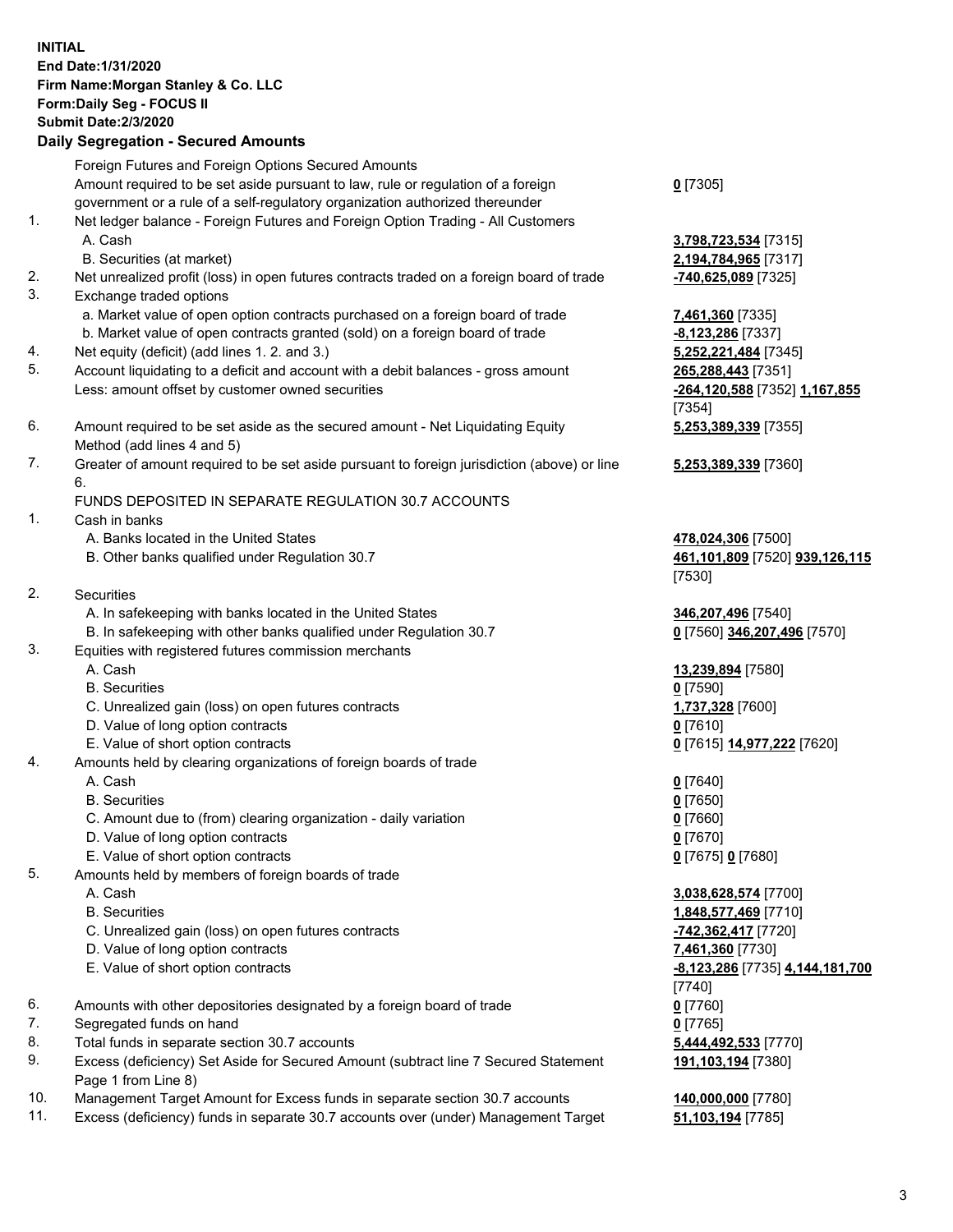**INITIAL End Date:1/31/2020 Firm Name:Morgan Stanley & Co. LLC Form:Daily Seg - FOCUS II Submit Date:2/3/2020 Daily Segregation - Segregation Statement** SEGREGATION REQUIREMENTS(Section 4d(2) of the CEAct) 1. Net ledger balance A. Cash **9,656,412,555** [7010] B. Securities (at market) **5,904,608,063** [7020] 2. Net unrealized profit (loss) in open futures contracts traded on a contract market **872,576,015** [7030] 3. Exchange traded options A. Add market value of open option contracts purchased on a contract market **466,499,646** [7032] B. Deduct market value of open option contracts granted (sold) on a contract market **-399,085,801** [7033] 4. Net equity (deficit) (add lines 1, 2 and 3) **16,501,010,478** [7040] 5. Accounts liquidating to a deficit and accounts with debit balances - gross amount **605,702,112** [7045] Less: amount offset by customer securities **and the securities of the securities of the securities of the securities of the securities and the securities of the securities of the securities of the securities of the securit** [7050] 6. Amount required to be segregated (add lines 4 and 5) **16,505,732,974** [7060] FUNDS IN SEGREGATED ACCOUNTS 7. Deposited in segregated funds bank accounts A. Cash **3,151,227,797** [7070] B. Securities representing investments of customers' funds (at market) **0** [7080] C. Securities held for particular customers or option customers in lieu of cash (at market) **716,002,434** [7090] 8. Margins on deposit with derivatives clearing organizations of contract markets A. Cash **7,807,522,983** [7100] B. Securities representing investments of customers' funds (at market) **0** [7110] C. Securities held for particular customers or option customers in lieu of cash (at market) **5,188,605,629** [7120] 9. Net settlement from (to) derivatives clearing organizations of contract markets **-138,560,195** [7130] 10. Exchange traded options A. Value of open long option contracts **466,499,646** [7132] B. Value of open short option contracts **-399,085,801** [7133] 11. Net equities with other FCMs A. Net liquidating equity **3,069,011** [7140] B. Securities representing investments of customers' funds (at market) **0** [7160] C. Securities held for particular customers or option customers in lieu of cash (at market) **0** [7170] 12. Segregated funds on hand **0** [7150] 13. Total amount in segregation (add lines 7 through 12) **16,795,281,504** [7180] 14. Excess (deficiency) funds in segregation (subtract line 6 from line 13) **289,548,530** [7190] 15. Management Target Amount for Excess funds in segregation **235,000,000** [7194]

- 16. Excess (deficiency) funds in segregation over (under) Management Target Amount
	- Excess

**54,548,530** [7198]